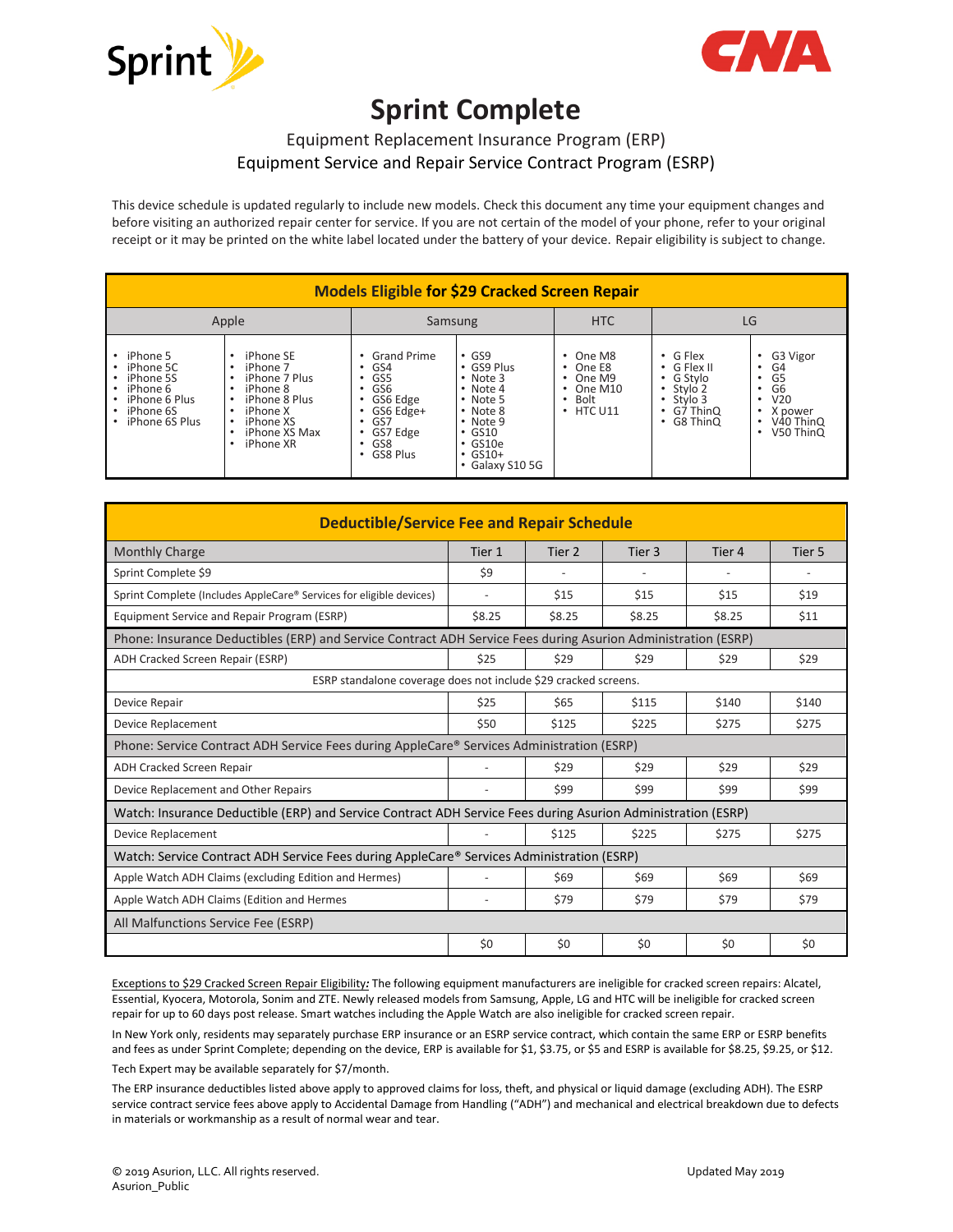| <b>Phone Equipment Tier 5</b> |                                                                                                                                                                                                                                                                                                                                    | <b>Asurion Administration</b><br>\$29 Cracked Screen Repair<br>\$140 Device Repair                             | <b>AppleCare Services (ACS)</b><br>Administration<br>\$29 Screen Repair                                     |  |
|-------------------------------|------------------------------------------------------------------------------------------------------------------------------------------------------------------------------------------------------------------------------------------------------------------------------------------------------------------------------------|----------------------------------------------------------------------------------------------------------------|-------------------------------------------------------------------------------------------------------------|--|
|                               |                                                                                                                                                                                                                                                                                                                                    | \$275 Device Replacement                                                                                       | \$99 Device Replacement / Repair                                                                            |  |
| Manufacturer                  | Model                                                                                                                                                                                                                                                                                                                              | <b>Asurion Repair Eligible</b>                                                                                 | <b>ACS Repair Eligible</b>                                                                                  |  |
| Apple                         | iPhone X, iPhone XS, iPhone XS Max                                                                                                                                                                                                                                                                                                 | Yes.                                                                                                           | Yes.                                                                                                        |  |
| Samsung                       | Galaxy Note 9, Galaxy S10+ 128GB, Galaxy S10+ 512GB, Galaxy S10+ 1TB,<br>Galaxy S10 5G                                                                                                                                                                                                                                             | Yes.                                                                                                           | n/a                                                                                                         |  |
| LG                            | V50 ThinQ                                                                                                                                                                                                                                                                                                                          | Yes.                                                                                                           | n/a                                                                                                         |  |
|                               | <b>Phone Equipment Tier 4</b>                                                                                                                                                                                                                                                                                                      | <b>Asurion Administration</b><br>\$29 Cracked Screen Repair<br>\$140 Device Repair<br>\$275 Device Replacement | <b>AppleCare Services (ACS)</b><br>Administration<br>\$29 Screen Repair<br>\$99 Device Replacement / Repair |  |
| Manufacturer                  | Model                                                                                                                                                                                                                                                                                                                              | <b>Asurion Repair Eligible</b>                                                                                 | <b>ACS Repair Eligible</b>                                                                                  |  |
| Apple                         | iPhone 6 Plus 128GB, iPhone 6s Plus 128GB, iPhone 7 256GB, iPhone 7 Plus<br>128GB, iPhone 7 Plus 256GB, iPhone 8 256GB, iPhone 8 Plus 256GB, iPhone XR<br>256GB                                                                                                                                                                    | Yes.<br>Yes.                                                                                                   |                                                                                                             |  |
| LG                            | V30+ 128GB                                                                                                                                                                                                                                                                                                                         | No.                                                                                                            | n/a                                                                                                         |  |
|                               | V40 ThinQ                                                                                                                                                                                                                                                                                                                          | Yes.                                                                                                           | n/a                                                                                                         |  |
| Samsung                       | Galaxy S8+, Galaxy Note 8, Galaxy S9+, Galaxy S10e 256GB, Galaxy S10                                                                                                                                                                                                                                                               | Yes.                                                                                                           | n/a                                                                                                         |  |
|                               | Galaxy S8 Active                                                                                                                                                                                                                                                                                                                   | No.                                                                                                            | n/a                                                                                                         |  |
| <b>Phone Equipment Tier 3</b> |                                                                                                                                                                                                                                                                                                                                    | <b>Asurion Administration</b><br>\$29 Cracked Screen Repair<br>\$115 Device Repair                             | <b>AppleCare Services (ACS)</b><br><b>Administration</b><br>\$29 Cracked Screen Repair                      |  |
|                               |                                                                                                                                                                                                                                                                                                                                    | \$225 Device Replacement                                                                                       | \$99 Device Replacement / Repair                                                                            |  |
| Manufacturer                  | Model                                                                                                                                                                                                                                                                                                                              | <b>Asurion Repair Eligible</b>                                                                                 | <b>ACS Repair Eligible</b>                                                                                  |  |
| Apple                         | iPhone 6 16GB, iPhone 6 64GB, iPhone 6 128GB, iPhone 6 Plus 16GB, iPhone 6<br>Plus 64GB, iPhone 6s 16GB, iPhone 6S 32GB, iPhone 6s 64GB, iPhone 6s<br>128GB, iPhone 6s Plus 16GB, iPhone 6s Plus 64GB, iPhone 7 32GB, iPhone 7<br>128GB, iPhone 7 Plus 32GB, iPhone 8 64GB, iPhone 8 Plus 64GB, iPhone XR<br>64GB, iPhone XR 128GB | Yes.                                                                                                           | Yes.                                                                                                        |  |
| HTC                           | One M10, Bolt, U11                                                                                                                                                                                                                                                                                                                 | Yes.                                                                                                           | n/a                                                                                                         |  |
|                               | 5G Hub                                                                                                                                                                                                                                                                                                                             | No.                                                                                                            | n/a                                                                                                         |  |
| Essential                     | <b>Essential Phone (PH-1)</b>                                                                                                                                                                                                                                                                                                      | No.                                                                                                            | n/a                                                                                                         |  |
| LG                            | V20 LS997                                                                                                                                                                                                                                                                                                                          | Yes.                                                                                                           | n/a                                                                                                         |  |
|                               | G6 LS993                                                                                                                                                                                                                                                                                                                           | Yes.                                                                                                           | n/a                                                                                                         |  |
|                               | G7 ThinQ Ice Platinum, G7 ThinQ Blue, G8 ThinQ                                                                                                                                                                                                                                                                                     | Yes.                                                                                                           | n/a                                                                                                         |  |
| Motorola                      | Nexus 6 32GB Black XT1103, Moto z2 Force Edition (MOT1789)                                                                                                                                                                                                                                                                         | No.                                                                                                            | n/a                                                                                                         |  |
| Samsung                       | Galaxy Note 2, Galaxy Note Edge, Galaxy S10e 128GB                                                                                                                                                                                                                                                                                 | No.                                                                                                            | n/a                                                                                                         |  |
|                               | Galaxy Note 3, Note 4, Galaxy S6 32GB, Galaxy S6 64GB, Galaxy S6 128GB,<br>Galaxy S6 Edge 32GB, Galaxy S6 Edge 64GB, Galaxy Note 5 32GB, Galaxy Note<br>5 64GB, Galaxy S6 Edge+ 32GB, Galaxy S6 Edge+ 64GB, Galaxy S7, Galaxy S7<br>Edge, Galaxy S8, Galaxy S9                                                                     | Yes.                                                                                                           | n/a                                                                                                         |  |
|                               | Galaxy Note Edge                                                                                                                                                                                                                                                                                                                   | No.                                                                                                            | n/a                                                                                                         |  |
| SONIM                         | XP Strike IS, XP8                                                                                                                                                                                                                                                                                                                  | No.                                                                                                            | n/a                                                                                                         |  |
| <b>Phone Equipment Tier 2</b> |                                                                                                                                                                                                                                                                                                                                    | <b>Asurion Administration</b><br>\$29 Cracked Screen Repair<br>\$65 Device Repair                              | <b>AppleCare Services (ACS)</b><br><b>Administration</b><br>\$29 Screen Repair                              |  |
| Manufacturer                  | Model                                                                                                                                                                                                                                                                                                                              | \$125 Device Replacement<br><b>Asurion Repair Eligible</b>                                                     | \$99 Device Replacement / Repair<br><b>ACS Repair Eligible</b>                                              |  |
| Apple                         | iPhone 4 8GB, iPhone 4S 8GB, iPhone 4S 16GB, iPhone 4S 32GB, iPhone 4S                                                                                                                                                                                                                                                             |                                                                                                                |                                                                                                             |  |
|                               | 64GB<br>iPhone 5 16GB, iPhone 5 32GB, iPhone 5C 8GB, iPhone 5C 16GB, iPhone 5C                                                                                                                                                                                                                                                     | No.                                                                                                            | n/a                                                                                                         |  |
|                               | 32GB, iPhone 5S 16GB, iPhone 5S 32GB, iPhone 5 64GB, iPhone 5S 64GB<br>iPhone SE 16GB, iPhone SE 32GB, iPhone SE 64GB, iPhone SE 128GB                                                                                                                                                                                             | Yes.<br>Yes.                                                                                                   | n/a<br>Yes.                                                                                                 |  |
| Blackberry                    | Q10, KEYone                                                                                                                                                                                                                                                                                                                        | No.                                                                                                            | n/a                                                                                                         |  |
| <b>Bullitt</b>                | CAT S48c Rugged Black                                                                                                                                                                                                                                                                                                              | No.                                                                                                            | n/a                                                                                                         |  |
| Google                        | Pixel 3a, Pixel 3a XL                                                                                                                                                                                                                                                                                                              | No.                                                                                                            | n/a                                                                                                         |  |
| <b>HTC</b>                    | EVO 4G LTE X325C, One M7 801C, One A9 HTC2PQ93, One Max AP902,                                                                                                                                                                                                                                                                     | No.                                                                                                            | n/a                                                                                                         |  |
|                               | One - E8, One M8, One M9                                                                                                                                                                                                                                                                                                           | Yes.                                                                                                           |                                                                                                             |  |
| LG                            | G Flex, G Flex II, G4, G5                                                                                                                                                                                                                                                                                                          | Yes.                                                                                                           | n/a                                                                                                         |  |
|                               | G2, Google Nexus 5 16GB (D820), Optimus G LS970, G3                                                                                                                                                                                                                                                                                | No.                                                                                                            | n/a                                                                                                         |  |
| Motorola                      | Photon Q XT897, X 1056, Z3 Play                                                                                                                                                                                                                                                                                                    | No.                                                                                                            | n/a                                                                                                         |  |
| Samsung                       | Galaxy S4, Galaxy S5                                                                                                                                                                                                                                                                                                               | Yes.                                                                                                           | n/a                                                                                                         |  |
|                               | Galaxy Mega, Galaxy III Tri-Band, Galaxy Nexus, Galaxy S III, Galaxy Watch<br>46mm, Galaxy Watch 49mm, Galaxy S5 Sport, A6 Shine, Galaxy A50                                                                                                                                                                                       | No.                                                                                                            | n/a                                                                                                         |  |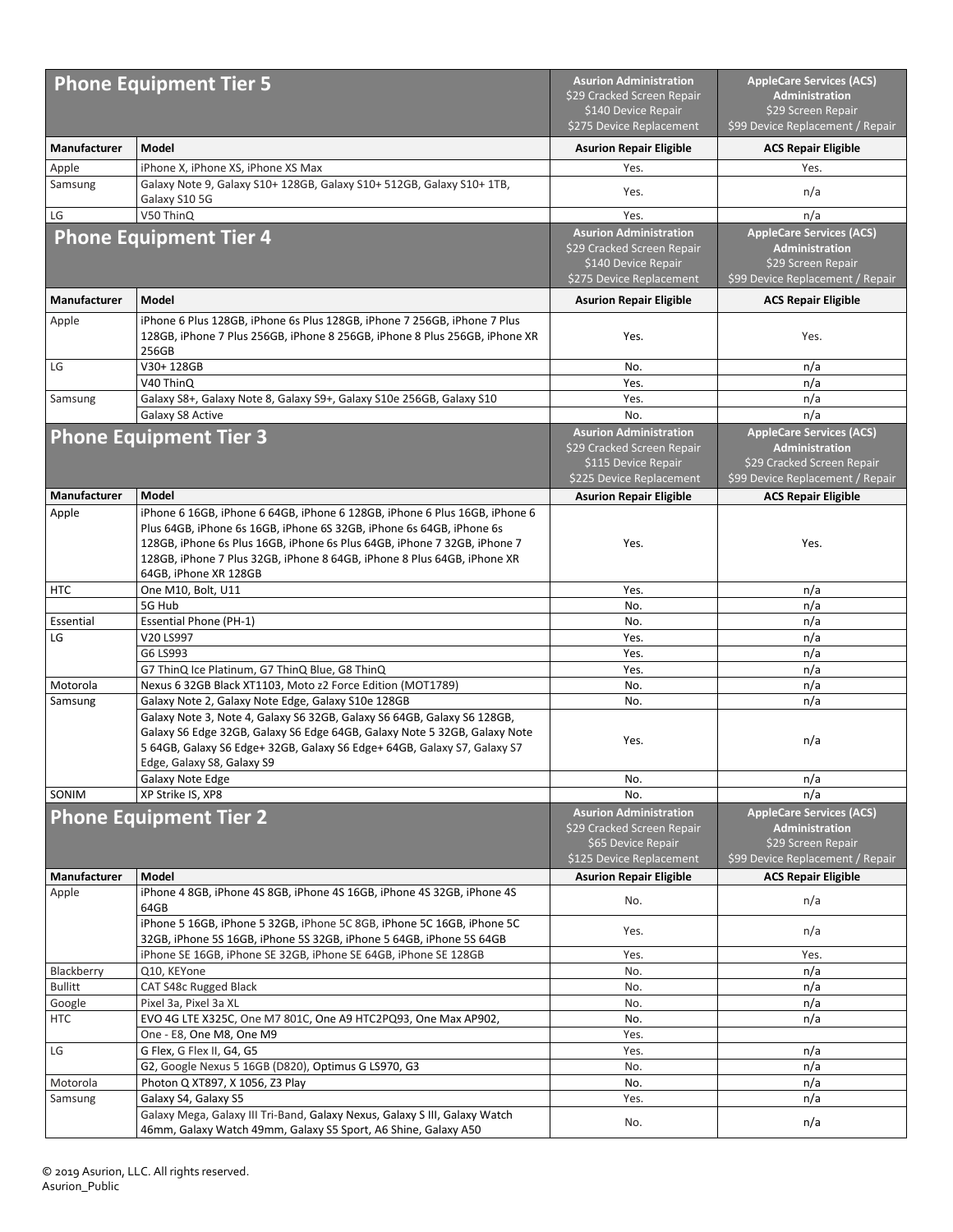| Sonim                         | XP5s                                                                                                                                                                                                                                                                                                                                                                                                                                                                                                                                                                                                                                                                                                                                                                                                                                                                                                                                | No.                                                                            | n/a                            |  |  |
|-------------------------------|-------------------------------------------------------------------------------------------------------------------------------------------------------------------------------------------------------------------------------------------------------------------------------------------------------------------------------------------------------------------------------------------------------------------------------------------------------------------------------------------------------------------------------------------------------------------------------------------------------------------------------------------------------------------------------------------------------------------------------------------------------------------------------------------------------------------------------------------------------------------------------------------------------------------------------------|--------------------------------------------------------------------------------|--------------------------------|--|--|
| ZTE                           | LivePro MF97AH                                                                                                                                                                                                                                                                                                                                                                                                                                                                                                                                                                                                                                                                                                                                                                                                                                                                                                                      | No.                                                                            | n/a                            |  |  |
| <b>Phone Equipment Tier 1</b> |                                                                                                                                                                                                                                                                                                                                                                                                                                                                                                                                                                                                                                                                                                                                                                                                                                                                                                                                     | <b>Asurion Administration</b><br>\$25 Device Repair<br>\$50 Device Replacement |                                |  |  |
| Manufacturer                  | Model                                                                                                                                                                                                                                                                                                                                                                                                                                                                                                                                                                                                                                                                                                                                                                                                                                                                                                                               |                                                                                | <b>Asurion Repair Eligible</b> |  |  |
| Alcatel                       | Ride-Fi ALY856, 3500                                                                                                                                                                                                                                                                                                                                                                                                                                                                                                                                                                                                                                                                                                                                                                                                                                                                                                                |                                                                                | No.                            |  |  |
| Airprime                      | 3000, 3200, 3300                                                                                                                                                                                                                                                                                                                                                                                                                                                                                                                                                                                                                                                                                                                                                                                                                                                                                                                    |                                                                                | No.                            |  |  |
| Audiovox                      | 6600, 6601, 6700, 8450, 8912, 8920, 9100, 9155, 9950                                                                                                                                                                                                                                                                                                                                                                                                                                                                                                                                                                                                                                                                                                                                                                                                                                                                                |                                                                                | No.                            |  |  |
| Blackberry                    | 6510, 7100, 7130,7250,7510,7520, 7750,8703,8830, 8350,8530, Pearl 8130,<br>Tour 9630, Bold 9650, Bold 9930, Oxford 9670, Torch 9850, Curve 8350I,<br>8330,9330,9350                                                                                                                                                                                                                                                                                                                                                                                                                                                                                                                                                                                                                                                                                                                                                                 |                                                                                | No.                            |  |  |
| Denso                         | 2100, 2200, DB, SB                                                                                                                                                                                                                                                                                                                                                                                                                                                                                                                                                                                                                                                                                                                                                                                                                                                                                                                  |                                                                                | No.                            |  |  |
| Franklin                      | 300 USB, 301 USB, U602, Sprint Plug-in-Connect Tri-Mode USB U770, U600<br>USB, R850 Mobile Hotspot, U772 USB Dongle, R910 Mobile Hotspot                                                                                                                                                                                                                                                                                                                                                                                                                                                                                                                                                                                                                                                                                                                                                                                            |                                                                                | No.                            |  |  |
| Harman                        | Sprint Drive hotspot                                                                                                                                                                                                                                                                                                                                                                                                                                                                                                                                                                                                                                                                                                                                                                                                                                                                                                                |                                                                                | No.                            |  |  |
| Hitachi                       | P300, G1000                                                                                                                                                                                                                                                                                                                                                                                                                                                                                                                                                                                                                                                                                                                                                                                                                                                                                                                         |                                                                                | No.                            |  |  |
| <b>HTC</b>                    | Snap S511, Hero 6277, Touch Pro 6850, Touch Pro 2 T7380, Touch 6900,<br>Mogul 6800, Touch Diamond 6950, Arrive T7575, EVO Shift A7373, EVO<br>A9292, EVO Design 4G C715C, EVO 3D X515C, 8XT                                                                                                                                                                                                                                                                                                                                                                                                                                                                                                                                                                                                                                                                                                                                         |                                                                                | No.                            |  |  |
| Kyocera                       | 1135, 2035, 2255, 2345, 3035, 6035, Brio S3015, DuraMax, DuraCore,<br>DuraPlus, DuraXT, Rise, Hydro Edge, Kona KYS2151, Verve KYS3510, Vibe<br>KYC6725, DuraTR 8GB, Echo SPC300, Milano C5120, Torque, Torque XT<br>KYE6715, Duraforce Pro KY6830                                                                                                                                                                                                                                                                                                                                                                                                                                                                                                                                                                                                                                                                                   | No.                                                                            |                                |  |  |
| LG                            | 125, 150, 160, 225, 325, 350, 535, 1010, 1100, 1200, 2110, 3000,<br>5200, 5225, 5250, 5350, LX290, 4NE1, Remarq 240, LX400 260, LX265, Rumor<br>260, Rumor 2 265, Rumor Touch 510, Rumor Reflex, Fusic 550, Muzic 570,<br>Lotus, Lotus Elite, Optimus, Optimus Elite, Optimus F3, Tribute 5, Tribute HD,<br>Marquee, Viper, Mach, X Charge 16GB, Tribute Dynasty 16GB, Tribute<br>Empire, Stylo 4, K30, Stylo 5                                                                                                                                                                                                                                                                                                                                                                                                                                                                                                                     |                                                                                | No.                            |  |  |
|                               | G Stylo, G3 Vigor, G Stylo 2, X Power, Stylo 3                                                                                                                                                                                                                                                                                                                                                                                                                                                                                                                                                                                                                                                                                                                                                                                                                                                                                      | Yes.                                                                           |                                |  |  |
| Motorola                      | 290, I1000, I1000+, I2000, I2000+, I205, I265, I275, I305, I30sx, I315, I325,<br>1335, 1355, 135S, 1365, 1370, 1390, 1445, 1500, 150SX, 1530, 1550+, 155sr, 1560,<br>I570, I576, I576S, I580, I58SR, I600, I605, I60c, I615, I670, I700, I710, I730,<br>1733, 1736, 1760, 1776, 1776w, 180, 1830, 1836, 185, 1850, 1855, 1860, 1870, 188,<br>1880, 1890, 1886, 190c, 19, 925, 195cl, 1C402, 1C502, IC502X, IC602, IC902,<br>CPEi25150, P8167, P8767, ST7762, ST7867, T8167, T8367, V2267, V60V,<br>V8162, V555, LX370, Clutch I465, Brute I680, Brute I686, Debut I856 Krazr<br>K1M, SLVR L7c, Tarpon V120C, RAZR V3M, RAZR2 V9M, Renegade V950, Razr<br>VE20, E4, Admiral, Duo, Titanium, I325IS, I365IS I625IS, I920, I930, Q, Q9C, I1,<br>I1X, XPRT, Photon MB855, E5, E5 Plus                                                                                                                                                   | No.                                                                            |                                |  |  |
| Neopoint                      | 1000                                                                                                                                                                                                                                                                                                                                                                                                                                                                                                                                                                                                                                                                                                                                                                                                                                                                                                                                |                                                                                | No.                            |  |  |
| <b>Next Generation</b>        | <b>USB</b>                                                                                                                                                                                                                                                                                                                                                                                                                                                                                                                                                                                                                                                                                                                                                                                                                                                                                                                          | No.                                                                            |                                |  |  |
| Netgear                       | 341U USB Modem, Zing Mobile Hotspot, Fuse Mobile Hotspot                                                                                                                                                                                                                                                                                                                                                                                                                                                                                                                                                                                                                                                                                                                                                                                                                                                                            |                                                                                | No.                            |  |  |
| Nokia                         | 2170, 3155, 3205, 5170, 6016, 6165, 6185, 6225, 3585I, 3588I, Lumia 635                                                                                                                                                                                                                                                                                                                                                                                                                                                                                                                                                                                                                                                                                                                                                                                                                                                             | No.                                                                            |                                |  |  |
| Novatel                       | 201, 620, C777, Express EX720, MiFi 2200, S720, U720, U727, U760, MiFi 500<br>LTE, 3G/4G Mobile Hotspot 4082, 3G/4G 2N1 C208, 3G/4G 2N1 CC208, Mifi<br>8000                                                                                                                                                                                                                                                                                                                                                                                                                                                                                                                                                                                                                                                                                                                                                                         |                                                                                | No.                            |  |  |
| Pantech                       | PX500                                                                                                                                                                                                                                                                                                                                                                                                                                                                                                                                                                                                                                                                                                                                                                                                                                                                                                                               | No.                                                                            |                                |  |  |
| Palm                          | Pixi 120, Pre 100, Treo 300, Treo 600, Treo 650, Treo 700P, Treo 700W, Treo<br>755P, Treo 800, Treo Centro 690p, Treo Pro 850                                                                                                                                                                                                                                                                                                                                                                                                                                                                                                                                                                                                                                                                                                                                                                                                       | No.                                                                            |                                |  |  |
| <b>PCD</b>                    | Sprint Express (M650), Express Mobile Hotspot                                                                                                                                                                                                                                                                                                                                                                                                                                                                                                                                                                                                                                                                                                                                                                                                                                                                                       |                                                                                | No.                            |  |  |
| Samsung                       | A400, A420, A460, A500, A560, A580, A600, A620, A640, A660, A680,A700,<br>A740, A760, A790, A800, A820, A840, A880, A900, A920, A940, A960, N270,<br>1000, 1500, 1600, 1900, 2000, 3500, 6100, 8500, Seek M350, Trender M380,<br>Rant M540, Exclaim M550, Reclaim M560, Restore M570, Replenish M580,<br>Upstage M620, Highnote M630, Uproar M100, M220, M240, M300, M320,<br>M330, M360, M370, M500, M510, M520, M610, N200, N240, N300, N400,<br>Z400, Array M390, M400, Galaxy J3 Emerge, I300, I330, I350, I500, I600,<br>D600, IP830, Ace I325, Instinct M800, Instinct M850, Instinct S50, Instinct S30<br>(M810), Moment M900, Conquer 4G SPH-D600, Intercept M910, Transform<br>M920, Transform Ultra M930, Epic D700, Epic Touch D710, Nexus S D720,<br>Galaxy Victory 4G LTE L300, ATIV S Neo SPHI800, Galaxy S 4 Mini L520, Gear S<br>R750, Galaxy J3, Galaxy J7 Perx, J3 Achieve, J7 Refine, Galaxy A10e, Galaxy<br>A20 |                                                                                | No.                            |  |  |
|                               | <b>Grand Prime</b>                                                                                                                                                                                                                                                                                                                                                                                                                                                                                                                                                                                                                                                                                                                                                                                                                                                                                                                  |                                                                                | Yes.                           |  |  |
| Sanyo                         | 200, 2300, 2400, 2700, 3000, 3100, 3200,                                                                                                                                                                                                                                                                                                                                                                                                                                                                                                                                                                                                                                                                                                                                                                                                                                                                                            |                                                                                | No.                            |  |  |